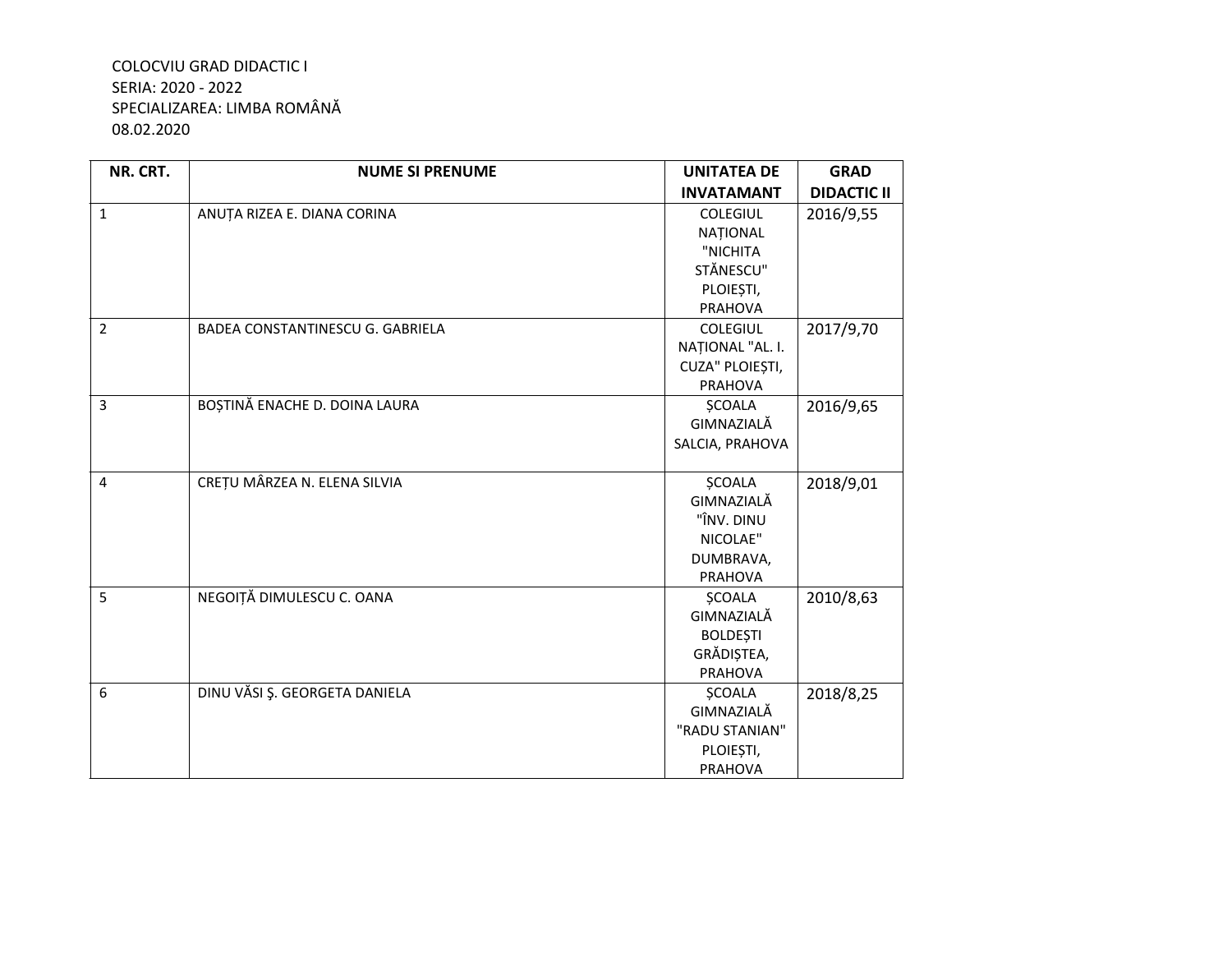## **COLOCVIU GRAD DIDACTIC I** SERIA: 2020 - 2022 SPECIALIZAREA: LIMBA ROMÂNĂ 08.02.2020

| $\overline{7}$ | JERNEA NEAGOE G. GEORGIANA           | COLEGIUL         | 2018/9,51 |
|----------------|--------------------------------------|------------------|-----------|
|                |                                      | <b>NAȚIONAL</b>  |           |
|                |                                      | <b>MILITAR</b>   |           |
|                |                                      | "DIMITRIE        |           |
|                |                                      | <b>CANTEMIR"</b> |           |
|                |                                      | BREAZA,          |           |
|                |                                      | PRAHOVA          |           |
| 8              | MIHALACHI PETRE V. MIHAELA GEORGIANA | <b>ŞCOALA</b>    | 2018/8,98 |
|                |                                      | GIMNAZIALĂ       |           |
|                |                                      | <b>POSEȘTII</b>  |           |
|                |                                      | PĂMÂNTENI,       |           |
|                |                                      | <b>PRAHOVA</b>   |           |
| 9              | MISLEANU I. GABRIELA                 | <b>ȘCOALA</b>    | 2018/9,75 |
|                |                                      | GIMNAZIALĂ       |           |
|                |                                      | CENTRALĂ         |           |
|                |                                      | CÂMPINA,         |           |
|                |                                      | PRAHOVA          |           |
| 10             | NICHIFOR DIMA C. MARIANA ROXANA      | <b>ŞCOALA</b>    | 2016/8,32 |
|                |                                      | GIMNAZIALĂ       |           |
|                |                                      | "DUMITRU         |           |
|                |                                      | BREZEANU"        |           |
|                |                                      | TEIȘANI,         |           |
|                |                                      | PRAHOVA          |           |
| 11             | ȘERBAN CURELEA A. ELENA - ANGELA     | <b>ȘCOALA</b>    | 2018/9,61 |
|                |                                      | GIMNAZIALĂ "AL.  |           |
|                |                                      | I. CUZA"         |           |
|                |                                      | POTIGRAFU        |           |
|                |                                      | GORGOTA,         |           |
|                |                                      | PRAHOVA          |           |
| 12             | TOMA M. RĂZVAN GABRIEL               | <b>ŞCOALA</b>    | 2018/9,53 |
|                |                                      | GIMNAZIALĂ       |           |
|                |                                      | "ÎNV. DINU       |           |
|                |                                      | NICOLAE"         |           |
|                |                                      | DUMBRAVA,        |           |
|                |                                      | PRAHOVA          |           |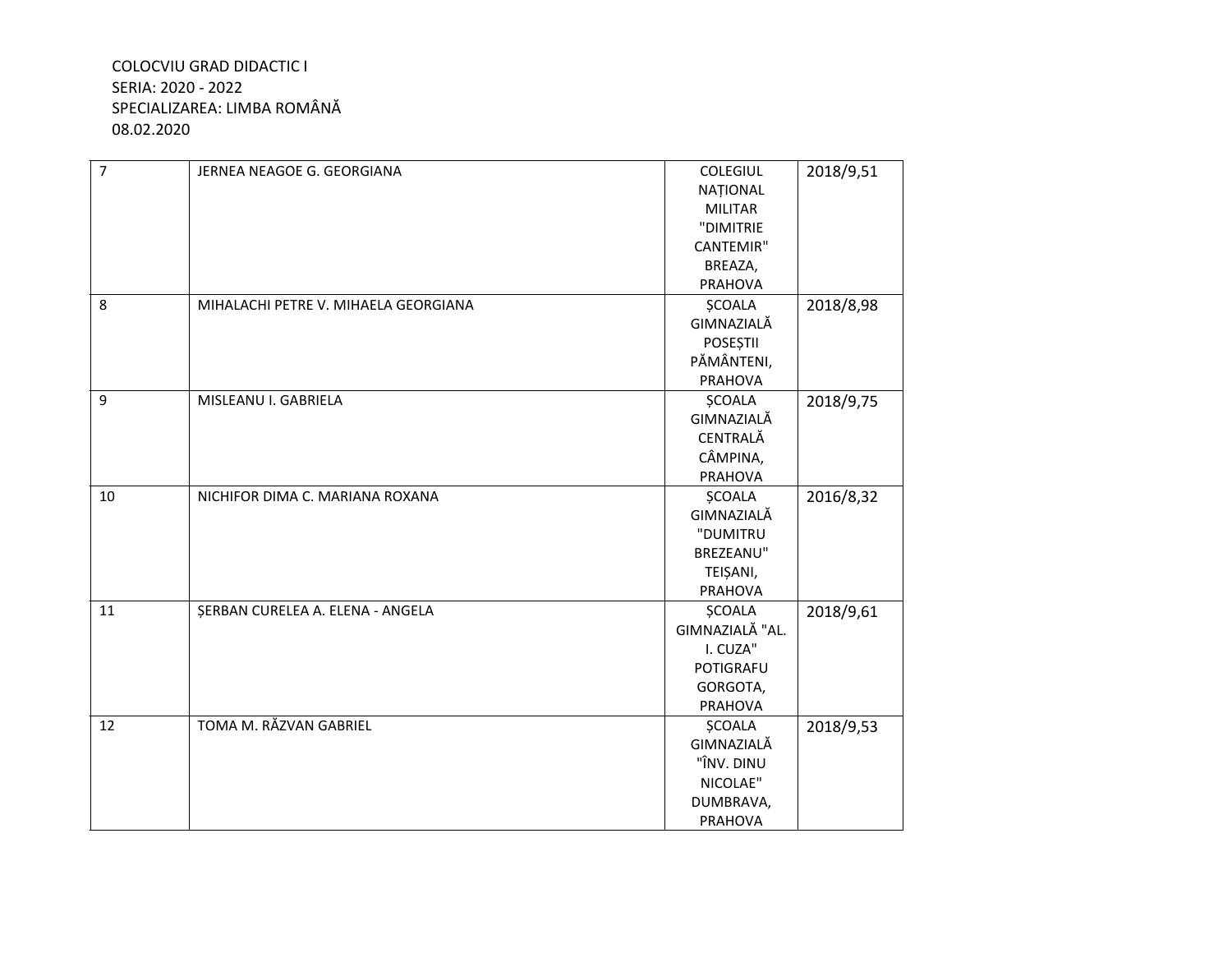## COLOCVIU GRAD DIDACTIC I SERIA: 2020 - 2022 SPECIALIZAREA: LIMBA ROMÂNĂ 08.02.2020

| 13 | ION VODĂ I. VASILICA VIOLETA      | <b>LICEUL DE ARTE</b>                   | 2014/8,68 |
|----|-----------------------------------|-----------------------------------------|-----------|
|    |                                   | <b>IONEL PERLEA,</b><br><b>IALOMITA</b> |           |
|    |                                   |                                         |           |
| 14 | AXĂNOIU CUCU I. CRISTINA          | <b>ŞCOALA</b>                           | 2018/9,56 |
|    |                                   | GIMNAZIALĂ                              |           |
|    |                                   | <b>MIKES ARMIN</b>                      |           |
|    |                                   | BIXAD,                                  |           |
|    |                                   | COVASNA                                 |           |
| 15 |                                   | <b>ŞCOALA</b>                           | 2018/8,56 |
|    |                                   | GIMNAZIALĂ                              |           |
|    |                                   | <b>KALNOKY</b>                          |           |
|    | STERIA ȘERBU I. LUCICA GEORGIANA  | LUDMILLA,                               |           |
|    |                                   | <b>VALEA</b>                            |           |
|    |                                   | CRIȘULUI,                               |           |
|    |                                   | COVASNA                                 |           |
| 16 | CIOATĂ BURDUCEA V. ELENA LAVINIA  | <b>ŞCOALA</b>                           | 2017/9,32 |
|    |                                   | GIMNAZIALĂ                              |           |
|    |                                   | <b>PROFESOR</b>                         |           |
|    |                                   | <b>CONSTANTIN</b>                       |           |
|    |                                   | DINCĂ,                                  |           |
|    |                                   | ULMENI, BUZĂU                           |           |
| 17 | BÎRA BURCĂ I. NICOLETA            | <b>ŞCOALA</b>                           | 2018/8,97 |
|    |                                   | GIMNAZIALĂ                              |           |
|    |                                   | MIHĂILEȘTI,                             |           |
|    |                                   | <b>BUZĂU</b>                            |           |
| 18 |                                   | <b>SCOALA</b>                           | 2018/8,80 |
|    | MUŞAT STROE Ş. VIRGINIA GEORGIANA | GIMNAZIALĂ                              |           |
|    |                                   | <b>GHEORGHE</b>                         |           |
|    |                                   | VERNESCU,                               |           |
|    |                                   |                                         |           |